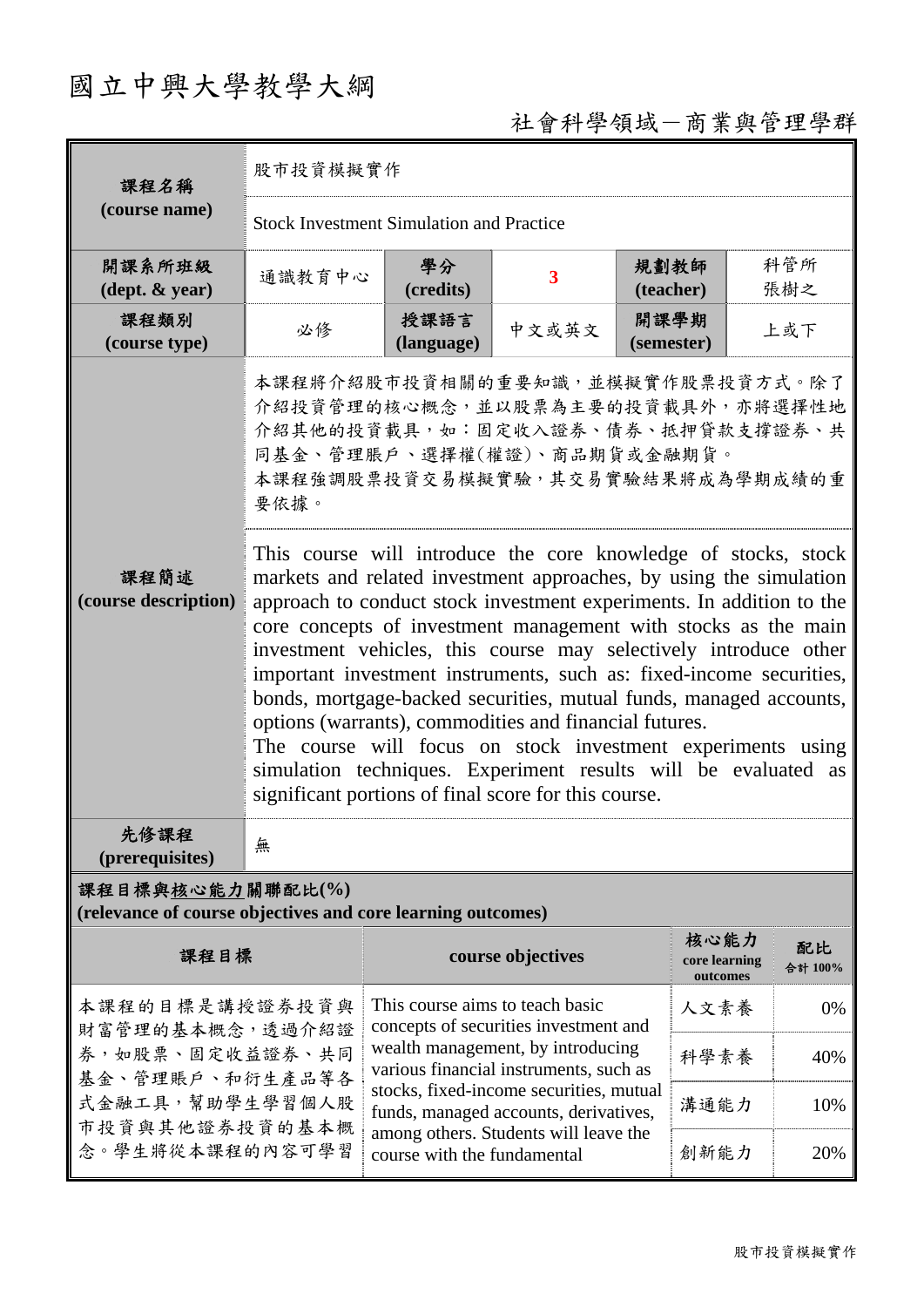| 到金融投資工具的基本知識與資<br>訊,並得以進一步發展適合其個人                                             | information and knowledge of<br>financial instruments for further                           |                                                                                  | 國際視野 | 30%                   |  |  |  |  |
|-------------------------------------------------------------------------------|---------------------------------------------------------------------------------------------|----------------------------------------------------------------------------------|------|-----------------------|--|--|--|--|
| 的股票投資與證券投資計劃。                                                                 |                                                                                             | developing their appropriate personal<br>stocks and securities investment plans. |      | 0%                    |  |  |  |  |
| 課程目標之教學方法與評量方法<br>(teaching and assessment methods for course objectives)     |                                                                                             |                                                                                  |      |                       |  |  |  |  |
| 教學方法 (teaching methods)                                                       | 學習評量方式 (evaluation)                                                                         |                                                                                  |      |                       |  |  |  |  |
| Lectures and Online Experiments                                               | 1. Class Participation and Quiz 10%<br>2. Investment Project 40%<br>3. Experiment Score 50% |                                                                                  |      |                       |  |  |  |  |
| 授課內容 (單元名稱與內容、習作 / 考試進度、備註)<br>(course content and homework / tests schedule) |                                                                                             |                                                                                  |      |                       |  |  |  |  |
| 單元名稱與內容                                                                       |                                                                                             |                                                                                  |      | <b>Course Content</b> |  |  |  |  |
| 課程概述<br>$\mathbf{1}$                                                          |                                                                                             | <b>Course Overview</b>                                                           |      |                       |  |  |  |  |
| 投資環境<br>2                                                                     |                                                                                             | The Investment Environment                                                       |      |                       |  |  |  |  |
| 3<br>金融市場與交易                                                                  |                                                                                             | <b>Financial Market and Transactions</b>                                         |      |                       |  |  |  |  |
| 投資資訊與股票交易<br>4                                                                |                                                                                             | <b>Investment Information and Stock Transaction</b>                              |      |                       |  |  |  |  |
| 模擬線上交易系統<br>5                                                                 |                                                                                             | <b>Simulated Online Trading Systems</b>                                          |      |                       |  |  |  |  |
| 投資風險與回報<br>6                                                                  |                                                                                             | <b>Investment Risk and Return</b>                                                |      |                       |  |  |  |  |
| 投資組合管理<br>7                                                                   |                                                                                             | Portfolio Management                                                             |      |                       |  |  |  |  |
| 一般股票與股票分析<br>8                                                                |                                                                                             | Common Stocks & Stock Analysis                                                   |      |                       |  |  |  |  |
| 9<br>股票評價                                                                     |                                                                                             | <b>Stock Valuation</b>                                                           |      |                       |  |  |  |  |
| 10 效率市場與行為財務學                                                                 |                                                                                             | Market Efficiency and Behavioral Finance                                         |      |                       |  |  |  |  |
| 11 技術分析 1(概述)                                                                 |                                                                                             | Technical Analysis 1 (Overview)                                                  |      |                       |  |  |  |  |
| 12 技術分析 2 (移動平均線, K 線)                                                        |                                                                                             | Technical Analysis 2 (MA, K-Line, )                                              |      |                       |  |  |  |  |
|                                                                               |                                                                                             | <b>Optional Topics</b>                                                           |      |                       |  |  |  |  |
| 13 固定收入證券                                                                     |                                                                                             | <b>Fixed-Income Securities</b>                                                   |      |                       |  |  |  |  |
| 14 債券與債券估價                                                                    |                                                                                             | Bonds & Bond Valuation                                                           |      |                       |  |  |  |  |
| 15 管理賬戶與共同基金                                                                  |                                                                                             | Managed Accounts & Mutual Funds                                                  |      |                       |  |  |  |  |
| 16 選擇權與權證                                                                     |                                                                                             | Options & Warrants                                                               |      |                       |  |  |  |  |
| Commodities & Financial Futures<br>17 商品期貨與金融期貨                               |                                                                                             |                                                                                  |      |                       |  |  |  |  |
| 教科書與參考書目(書名、作者、書局、代理商、說明)<br>(textbook & other references)                    |                                                                                             |                                                                                  |      |                       |  |  |  |  |

**Textbook:** Gitman, L.J. and Joehnk, M.D. (2008), Fundamentals of Investing 10/e, ISBN: 9780321468512, Pearson. (滄海書局總代理)

#### **References:**

- 1. Rose, P.S. and Marquis, M.H. (2011), Money and Capital Markets 11/e, ISBN: 9780078116858, McGraw-Hill.
- 2. Parameswaran, S.K. (2011), Fundamentals of Financial Instruments: An Introduction to Stocks, Bonds, Foreign Exchange, and Derivatives, ISBN: 9780470824900, John Wiley.
- 3. Other online resources and materials to be announced in class.